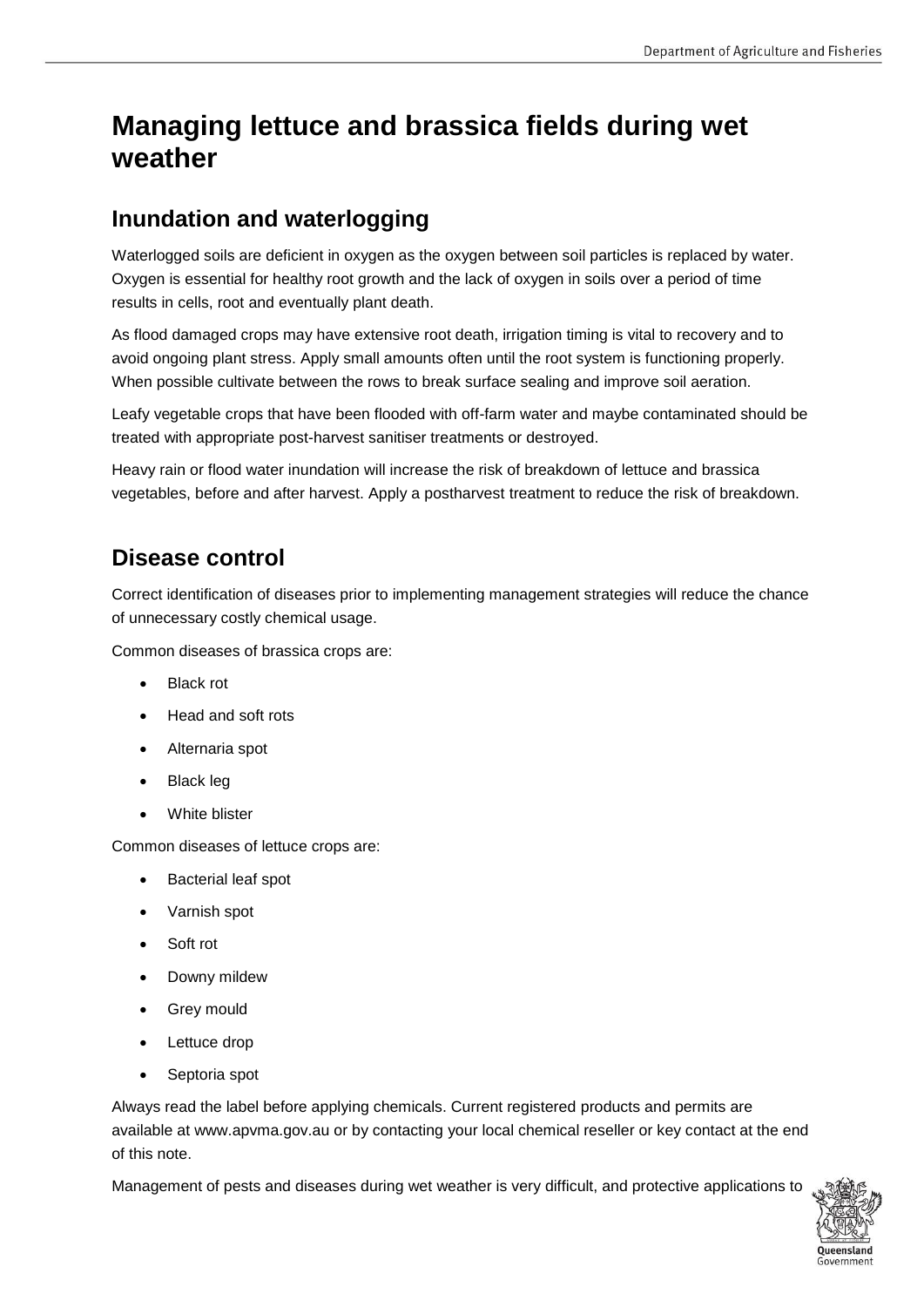younger crop stages are particularly important. Do not wait for disease symptoms to appear, monitor for pests.

Crop hygiene is important to reduce or prevent disease spread. Physical contact of equipment and people can transfer diseases through a crop, particularly bacterial and fungal leaf diseases.

Risk of transfer of bacteria is greater if the crop is wet. Similarly, transfer of soilborne diseases will occur in mud attached to equipment or shoes. To reduce these risks, ensure equipment is cleaned if moving between an affected crop and other crops or properties. Removal and destruction of old crops prevents build-up of disease inoculum thus helping to protect subsequent crops.

Movement of surface water across blocks, farms or districts increases the risk of movement of soilborne diseases (e.g. Fusarium). If you know of previously affected areas on your property, be aware that any areas downstream may now also be affected. If you are direct seeding, damp or water soaked areas will be more prone to damping off diseases such as pythium and rhizoctonia. If possible avoid these areas or wait until they are drier.

Extended wet weather conditions in Queensland regions that produce brassica and leafy vegetable are highly favourable for infection and disease spread. As these conditions continue further infections and spread is likely. Therefore it is important to get a curative spray as well as a protectant spray on as soon as possible. Do not wait for disease symptoms to appear.

An appropriate wetting agent may improve rain fastness and maximise product effectiveness. Your local chemical supplier or contacts listed at the end of this note may assist you in chemical selection.

Copper sprays are the only products registered for control of bacterial diseases such as black rot of brassicas and bacterial leaf spot in lettuce. These diseases are particularly common after intense rain. While waiting for a spraying opportunity it is important to talk to your chemical suppliers regarding product availability.

#### **Fertiliser replacement**

Intense rainfall and flooding will most likely result in nutrient leaching from the plant root zone, especially nitrogen. While replacement of leached fertiliser is important, gradual replacement is critical to rebuilding a healthy root system without causing further root damage.

Small but frequent applications are best for recovering plants. Adjustment to planned fertiliser rates is made by typically raising rates by 20% above normal to account for leaching.

#### **Postharvest storage**

Road and market closures due to weather conditions may result in a delay of getting harvested crops to markets. Lettuce and brassicas can have an extended storage life if stored at the correct temperatures and humidity.

Optimum storage conditions for lettuce and broccoli are 0oC and 95% relative humidity in an ethylene free atmosphere. Rapid, high humidity forced-air cooling is recommended to attain these conditions as soon as possible after harvest.

Cauliflower require similar conditions but can be stored at 0oC to 2oC.